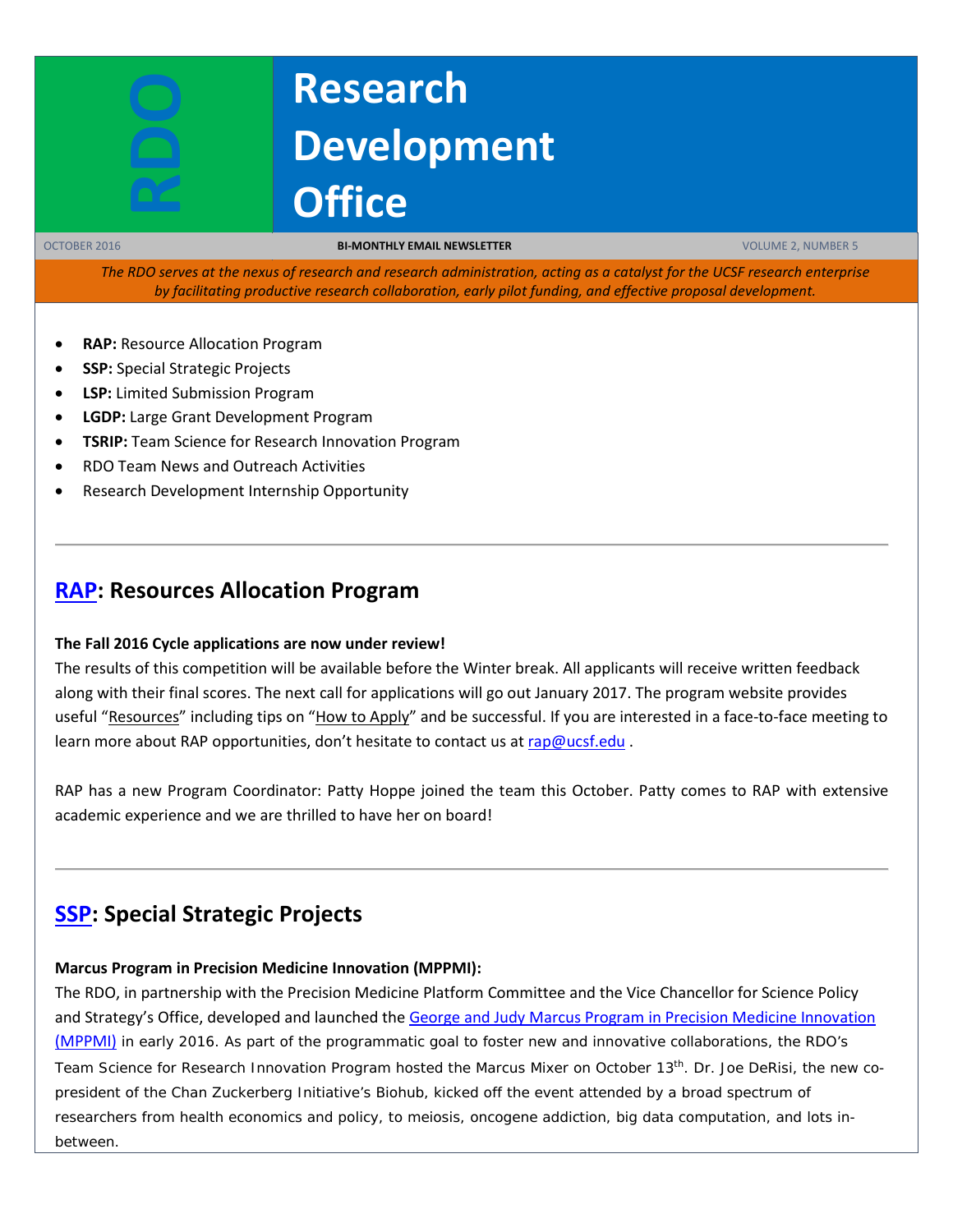# **[LSP:](http://rdo.ucsf.edu/limited-submission-program-lsp) Limited Submission Program**

#### **Current LSOs of note:**

| <b>Internal Deadline</b> | <b>Sponsor</b>                 | <b>Opportunity Title</b>                                           |
|--------------------------|--------------------------------|--------------------------------------------------------------------|
| October 26, 2016         | National Science<br>Foundation | Innovation Corps - National Network<br>Sites Program               |
| November 1, 2016         | <b>NIH NINDS</b>               | Institutional Center Core Grants to<br><b>Support Neuroscience</b> |
| November 2, 2016         | Brain Research<br>Foundation   | Seed Grant Program                                                 |
| November 9, 2016         | <b>Mallinckrodt Foundation</b> | Scholar Award                                                      |

**Important Links:** More information about the LSP & Current LSO listings: [rdo.ucsf.edu/LSP](http://rdo.ucsf.edu/limited-submission-program-lsp)

# **[LGDP:](http://rdo.ucsf.edu/large-grant-development-program-lgdp) Large Grant Development Program**

The LGDP supported two UCSF-led proposals for The MacArthur Foundation's 100&Change, a new competition for a \$100 million grant to fund a single proposal that promises real and measurable progress in solving a critical problem of our time.

- 1. Dean Schillinger and Kirsten Bibbins-Domingo submitted a proposal to eliminate Type 2 Diabetes in youth and young adults. Their 90-second video pitch of the project can be found [here.](https://www.youtube.com/watch?v=skj4TdHSW00)
- 2. Keith Yamamoto and Robert Hiatt proposed a virtual community laboratory to focus on the origins of and solutions to health inequities for common cancers.

Will your team soon be developing a large, complex proposal like a: NIH P01, P50, U01, U19, U54; NSF Science and Technology Centers: Integrative Partnerships; or a proposal for an Instrumentation Program (NSF MRI or NIH S10)? If so, the RDO can help!

The PhD-trained manager of our Large, Multi-Investigator Grant Development Program (LGDP), Dr. Kristin Dolan, can be with you every step of the way. Specifically, the LGDP can offer:

- o Strategy input and participation in science discussions
- o Project management of the proposal preparation process, including timeline development and tracking, and liaising with the funding agency or Research Management Services
- o Technical writing and editing

### **RDO's Templates and Guides**

All UCSF staff and faculty have access to [library of grant template text,](http://guides.ucsf.edu/rdo) managed by the RDO and hosted on a UCSF Library Guides page. Do you have suggestions of other templates to add, or see something that needs to be updated? Please let us know by emailing Kristin Dolan [\(kristin.dolan@ucsf.edu\)](mailto:kristin.dolan@ucsf.edu).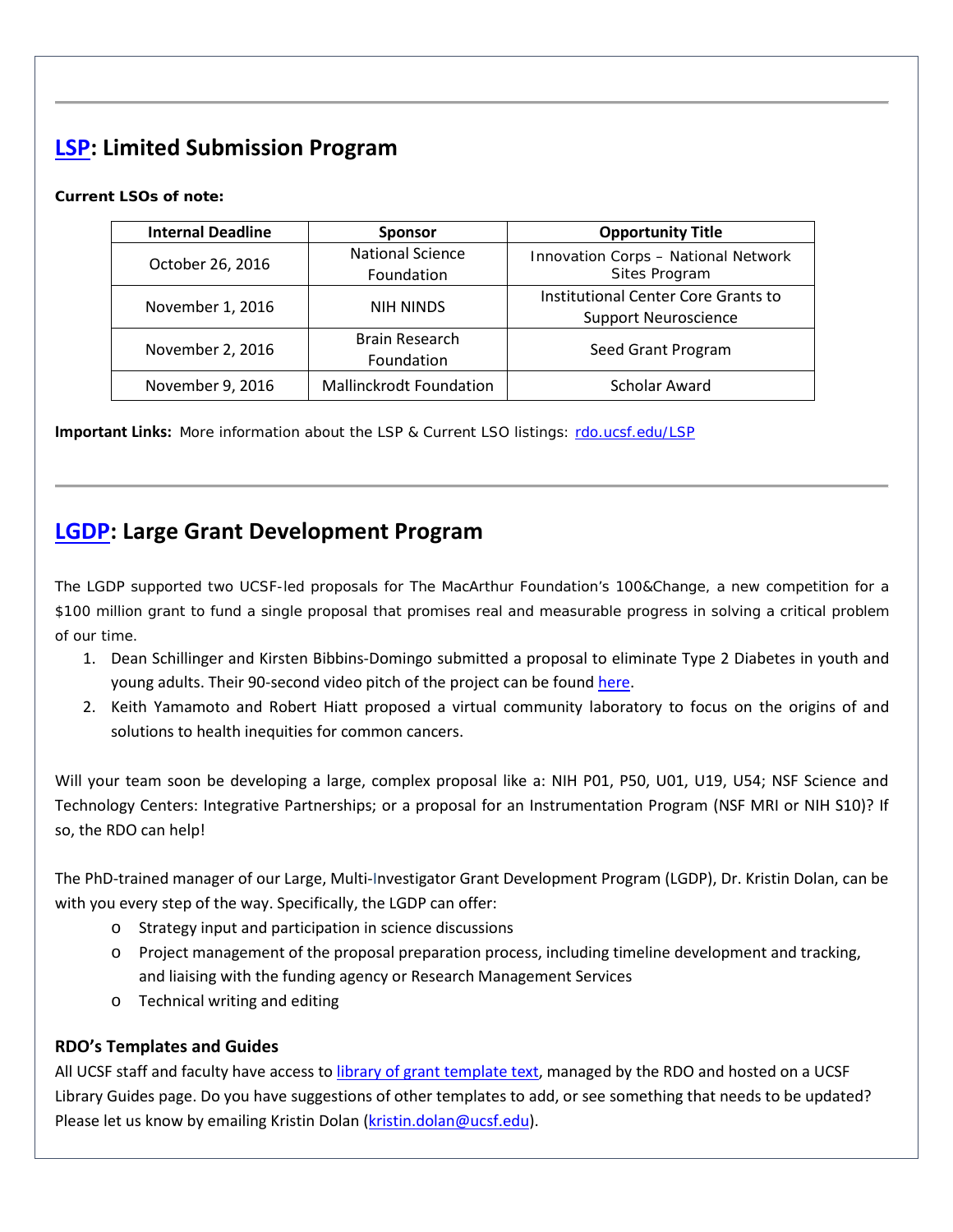# **[TSRIP:](http://rdo.ucsf.edu/team-science-research-innovation-program-tsrip) Team Science for Research Innovation Program**

The TSRIP facilitates and fosters intra- and extramural multi-investigator and cross-disciplinary team science efforts. Services include speed-networking events, "collaboratory meet-ups", facilitation of brain-storming sessions, and coordinating research-specific workshops.

These networking events enable participating researchers to meet investigators outside their usual circle of collaborators in order to foster a broader network, and to brainstorm new research ideas or expand the aims of their current work. The event will also provide subsequent seed-funding to support feasibility and pilot studies that encourage new collaborations and/or innovative interdisciplinary research.

We are currently developing a December event focused on "pain", inviting those whose research focuses on different types of pain, etiology of pain, therapeutics targeting pain, etc. If you have interest in participating, please contact Page Sorensen a[t page.sorensen@ucsf.edu](mailto:page.sorensen@ucsf.edu) .

If you are interested in participating or developing a separate networking event, please contact Gretchen at [gretchen.kiser@ucsf.edu.](mailto:gretchen.kiser@ucsf.edu)

# **RDO Team News and Outreach Activities**

#### **The RDO has grown in the last few months!**

In the last few months, we've welcomed four new people, filling both vacated positions and one new position!

A belated but heartfelt welcome to **Page Sorensen** [\(page.sorensen@ucsf.edu\)](mailto:page.sorensen@ucsf.edu), who joined the RDO in May! She is a long-time UC-System community member, having worked and studied at three campuses. Page received her undergraduate degree in Child Development from UC-Davis where she also spent several years managing clinical research studies focused on patients with fragile X mutations. Page completed her Master's Degree in Medical Anthropology at UCLA where her work focused on patient interactions with healthcare systems, specifically around issues of genetic testing. Currently, Page works on large grants in the LGDP and co-manages the Team Science for Research Innovation Program (TSRIP) within the Research Development office.

We welcome **Beth Moseley** [\(elizabeth.moseley@ucsf.edu\)](mailto:elizabeth.moseley@ucsf.edu), who has been serving as the office manager and assistant to the Director since June. She received a B.A. in Political Science from Southern Methodist University and completed the Integrated Marketing Communication Certificate Program at UC-Berkeley Extension. For several years Beth worked as a marketing manager at a Japanese global high tech company in the Power and Industrial, Semiconductor Equipment and Nanotechnology divisions. When she is not yelling at her cat, Beth devotes volunteer time to habitat restoration projects with Golden Gate Audubon and the San Francisco Recreation and Park Department Natural Areas Program as well as fundraising and special event coordination for several non-profit organizations in the Bay Area. She is excited to be part of the RDO team and UCSF community.